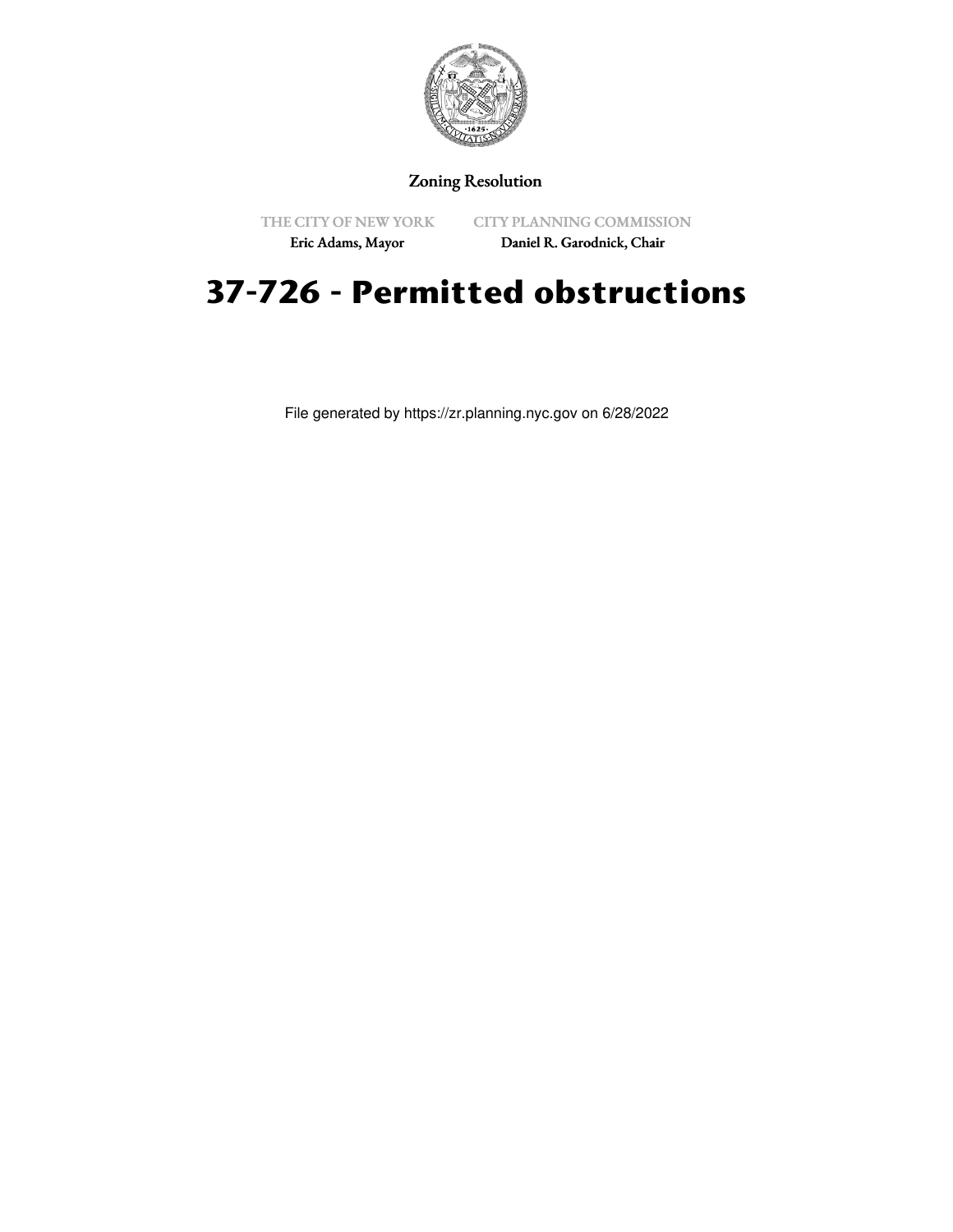## **37-726 - Permitted obstructions**

LAST AMENDED 4/30/2012

(a) #Public plazas# shall be open to the sky and unobstructed except for the following features, equipment and appurtenances normally found in #public parks# and playgrounds: water features, including fountains, reflecting pools and waterfalls; sculptures and other works of art; seating, including benches, seats and moveable chairs; trees, planters, planting beds, lawns and other landscape features; arbors or trellises; litter receptacles; bicycle racks; tables and other outdoor furniture; lights and lighting stanchions; public telephones; public restrooms; permitted temporary exhibitions; permitted awnings, canopies or marquees; permitted freestanding #signs#; play equipment; exterior wall thickness added pursuant to Section 33-23 (Permitted Obstructions in Required Yards or Rear Yard Equivalents); permitted kiosks and open-air cafes; stages; subway station entrances, which may include escalators; and drinking fountains.

However, an area occupied in aggregate by such permitted obstruction shall not exceed the maximum percentage cited in paragraph (b) of this Section. In addition, certain of the obstructions listed in this paragraph, (a), shall not be permitted within the sidewalk frontage of a #public plaza#, as described in Section 37-721 (Sidewalk frontage).

(b) Permitted obstructions may occupy a maximum percentage of the area of a #public plaza#, as follows:

For #public plazas# less than 10,000 square feet in area: 40 percent

For #public plazas# less than 10,000 square feet in area with a permitted open air cafe: 50 percent

For #public plazas# 10,000 square feet or more in area: 50 percent

For #public plazas# 10,000 square feet or more in area with a permitted open air cafe: 60 percent.

The area of permitted obstructions shall be measured by outside dimensions. Obstructions that are non-permanent or moveable, such as moveable chairs, open air cafes, or temporary exhibitions shall be confined within gross areas designated on the site plan, and not measured as individual pieces of furniture.

Trees planted flush-to-grade in accordance with the provisions of Section 37-742 (Planting and trees) and tree canopies do not count as obstructions for the purpose of calculating total area occupied by permitted obstructions. Planting beds and their retaining walls for trees count as obstructions, except that lawn, turf or grass areas intended for public access and seating shall not count as obstructions, provided such lawns do not differ in elevation from the adjoining #public plaza# elevation by more than six inches. Exterior wall thickness added pursuant to Section 33-23 in any #publicly accessible open area# or #public plaza# built prior to April 30, 2012, shall not count as obstructions for the purpose of calculating total area occupied by permitted obstructions.

- (c) Canopies, awnings, marquees and sun control devices
	- (1) Entrances to #buildings# located within a #public plaza# may have a maximum of one canopy, awning or marquee, provided that such canopy, awning or marquee:
		- (i) has a maximum area of 250 square feet;
		- (ii) does not project into the #public plaza# more than 15 feet when measured perpendicular to the #building# facade;